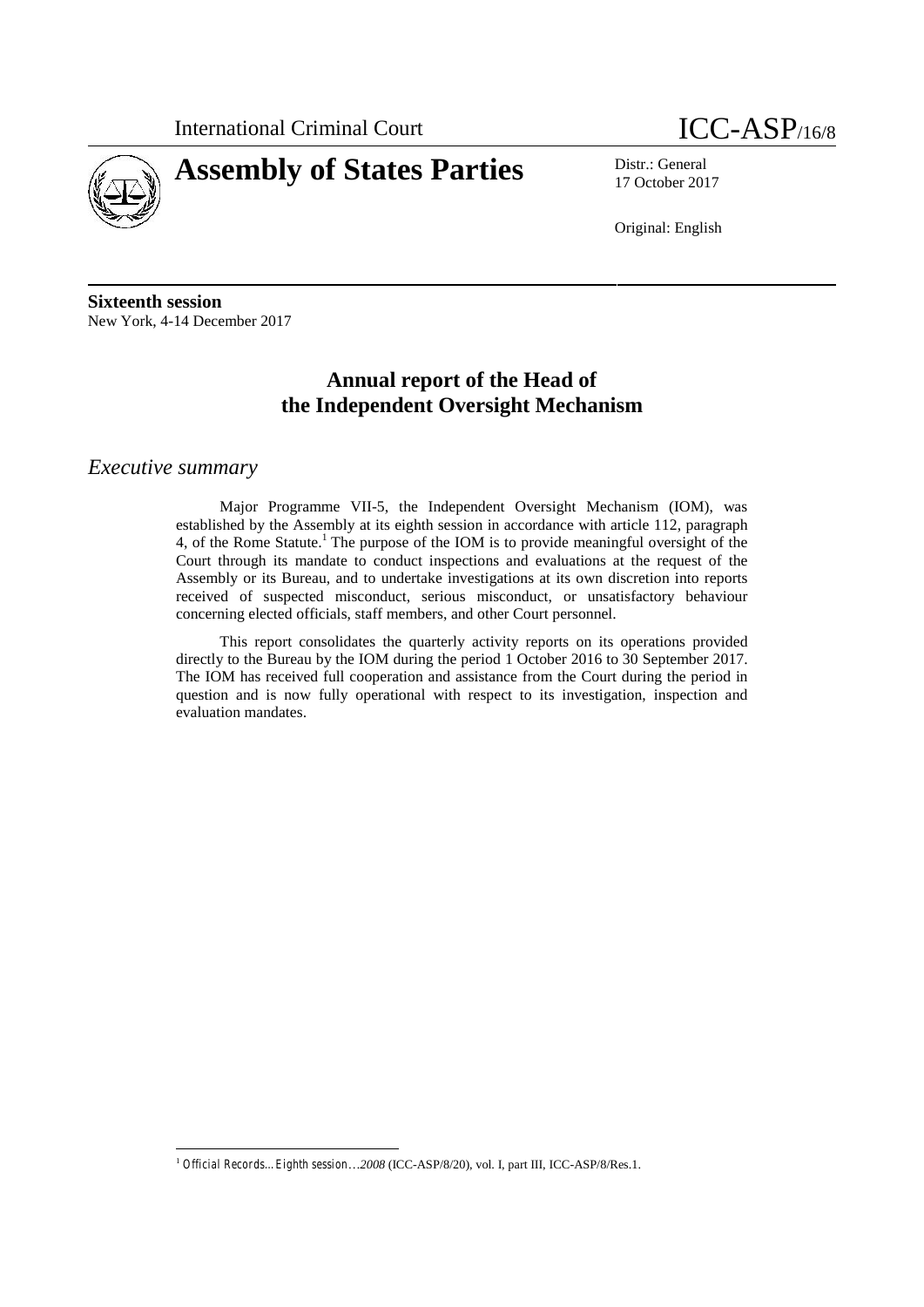# **I. Introduction**

1. Major Programme VII-5, the Independent Oversight Mechanism (IOM), was established by the Assembly at its eighth session in accordance with article 112, paragraph 4, of the Rome Statute.<sup>2</sup> It is an operationally independent office reporting to the President of the Assembly of States Parties.

2. The purpose of the IOM (the office) is to provide meaningful oversight of the Court through its mandate to conduct inspections and evaluations at the request of the Assembly or its Bureau, and to undertake investigations at its own discretion into reports received of suspected misconduct, serious misconduct, or unsatisfactory behaviour concerning elected officials, staff members, and other Court personnel.

3. The IOM became operational in late October 2015 with the appointment of its first permanent Head of Office. The IOM is required to submit quarterly activity reports on its operations to the Bureau of the Assembly. This annual report consolidates the quarterly activity reports provided directly to the Bureau by the IOM during the period October 2016 to 30 September 2017.

### **II. IOM staffing and administrative matters**

### **A. Staffing**

4. Assembly resolution ICC-ASP/12/Res.6 set out a staffing structure for the IOM of a Head of IOM, a P4 Senior Evaluation Specialist, a P2 Associate Investigator, and one GS- OL Administrative Assistant.

**1.** Introduction<br>
1. Anti-ordering VHA, the absorption Orientation Orientation (ONE) was<br>
2. Considered by the absorption of the absorption movement with cause it. You were<br>
2. Subject to the proposition of the absorptio 5. With the exception of the Administrative Assistant, who took up post in late 2016, the Senior Evaluation Specialist and the Associate Investigator took up post during 2017. The Mechanism is now fully staffed. As noted previously, the staffing strategy of the IOM is based around the employment of a small core of established staff augmented by specialist inspection, evaluation and investigation staff as and when needed. This approach will enable the office to react in an efficient and effective manner to changing and demand led activities.

### **B. Administrative matters**

6. IOM operational manuals have been developed for investigation, inspection and evaluation activities and in order to ensure both accountability and transparency have been made available widely. Office procedures have also been established to guide and govern interactions with the organs of the Court so as to ensure the independence of the Mechanism whilst also ensuring an effective and efficient means of working.

7. The office has continued to work closely with the Court to assist in the revision of the Court's Whistleblowing and Whistleblower Protection Policy and to ensure that the role of the IOM in advising on, receiving and acting on reports of misconduct and/or retaliation is clearly stated and communicated.

8. During 2017, the office has revised and promoted a comprehensive internal web-site to communicate the role of the IOM and to facilitate misconduct and retaliation reporting procedures. This communication initiative will continue in 2018 as the Mechanism further develops the implicit preventative side of its mandate.

<sup>2</sup> Ibid.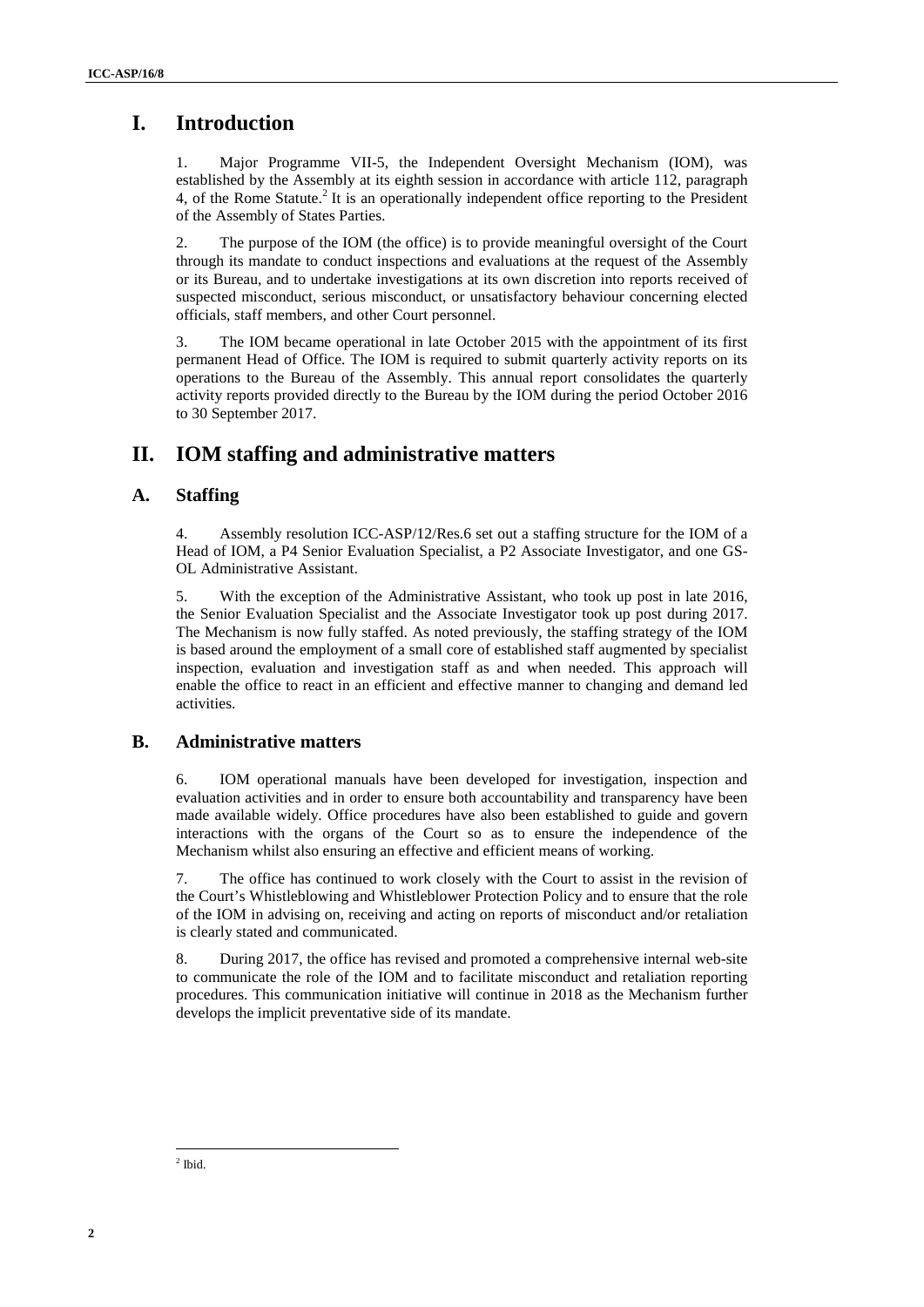# **III. Investigation activities**

### **A. Activity report**

9. Table 1 below summarises investigation activity undertaken during the period of this report by type and activity.

|                                              |   | Oct. 2015 - Sept 2016 |          | Oct. 2016 - Sept 2017 |  |
|----------------------------------------------|---|-----------------------|----------|-----------------------|--|
| Reports of alleged misconduct received:      |   | 9                     |          | 15                    |  |
| Named source                                 | 8 |                       | 14       |                       |  |
| Anonymous                                    |   |                       |          |                       |  |
| Preliminary reviews:                         |   | 9                     |          | 15                    |  |
| Undertaken                                   | 8 |                       | 15       |                       |  |
| In progress                                  |   |                       | $\theta$ |                       |  |
| Reports not pursued to full investigation:   |   |                       |          | 12                    |  |
| Not within IOM legal mandate                 |   |                       |          |                       |  |
| Insufficient evidence of misconduct          | 4 |                       |          |                       |  |
| Referred to alternative resolution processes | 2 |                       |          |                       |  |
| Investigations undertaken:                   |   |                       |          | 3                     |  |
| Completed                                    |   |                       | 2        |                       |  |
| In progress                                  |   |                       |          |                       |  |

#### **Table 1: IOM investigation activity - Oct 2016 to Sept 2017**

10. During the period covered by this report, the office received 15 reports of misconduct or unsatisfactory conduct, of which three were referred to it by the Presidency, with the remainder being received directly through the IOM complaint receipt process.

11. The number and categories of complaints received by the IOM are consistent with and on the lower end of what might be expected for an organization of the Court's size. In a significant number of cases, the IOM was able to determine at a preliminary review stage that the allegation did not on its face merit pursuance to investigation. Guidance and other materials on the Court's regulations and definitions concerning misconduct are, as a consequence, being strengthened on the IOM intranet site.

12. In addition to the formal complaints received, the IOM has held many informal preliminary discussions with third parties, a majority of which have enabled noninvestigative resolutions to be encouraged. It is encouraging that staff and other personnel have felt confident in the independence and confidentiality of the Mechanism in such cases.

#### **B. Whistleblower policy**

13. In conjunction with the above, the IOM has invested staff time during the year into developing comprehensive and practical guidance materials for all categories of staff and personnel concerning the reporting of unsatisfactory conduct and of serious alleged inefficiencies or poor use of resources in Court processes and Procedures. The Mechanism has attempted to reinforce the "economy" objective of its oversight mandate by clearly incorporating such issues into its guidance on the Court's Whistleblowing and Whistleblower Protection Policy, such that inefficiencies can be reported in addition to suspected misconduct.

14. During the period, one complaint alleging retaliation was formally investigated, with one further complaint under receipt at year-end. The IOM has found the Court to be serious in its support for its whistleblowing and protection from retaliation policies.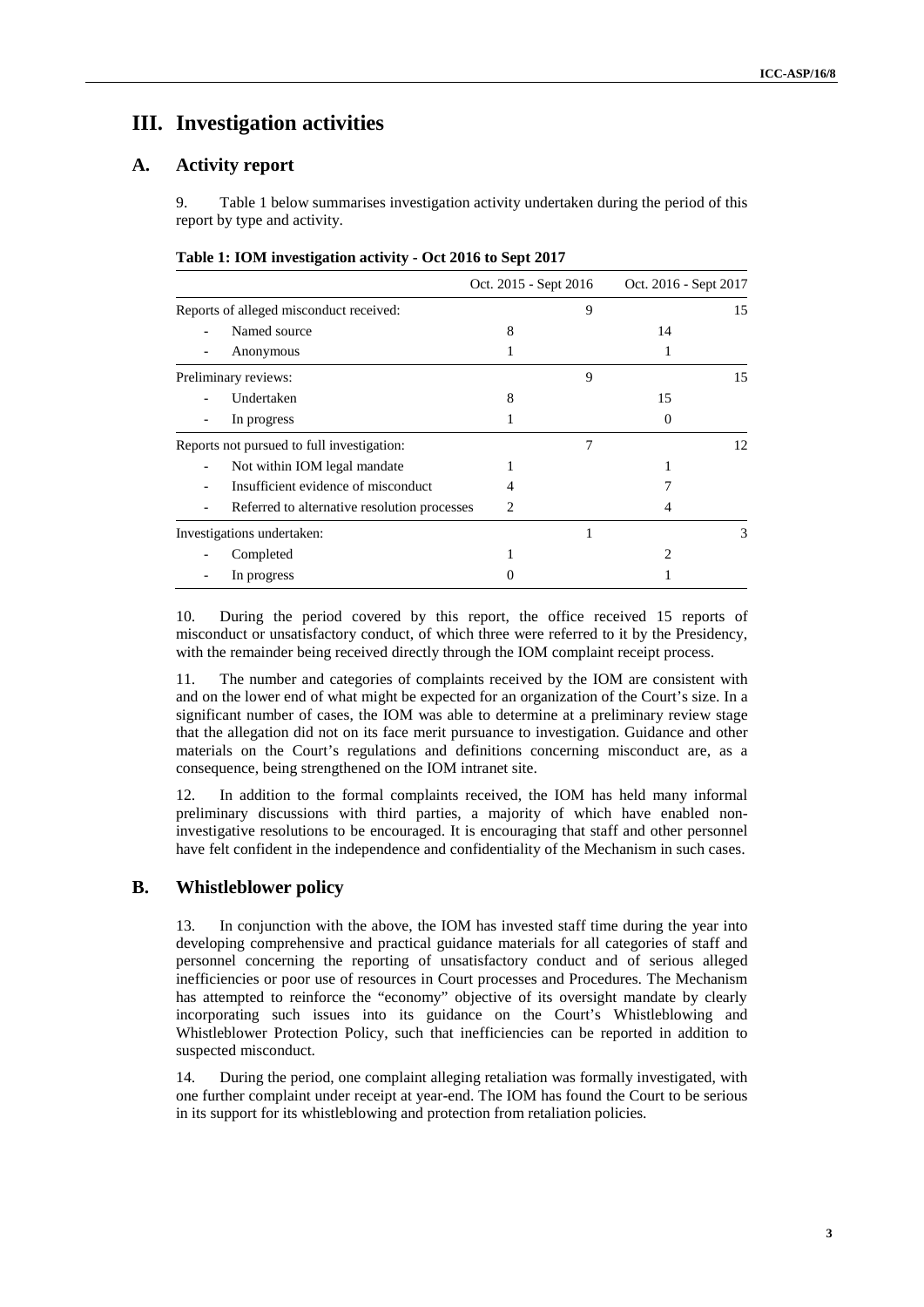### **C. Reconciliation of the IOM mandate and existing Court rules and** <sup>4</sup> **regulations**

15. The IOM investigatory mandate was approved by the Assembly at its twelfth session. This mandate set out clear IOM investigation authority, scope and discretionary authority. However, pre-existing investigation-related authorities and procedures are contained in the Court's regulatory body that in some instances contradict or appear at odds with the IOM specific procedural mandate.

16. One such area is that relating to the administration and receipt of complaints made against elected officials. Articles 46 and 47 of the Rome Statute concern the removal from office of an elected official, as well as disciplinary measures against such persons. Rule 26 of the Rules of Procedure and Evidence (RPE) requires that all complaints made against an elected official should be transmitted to the Presidency, while regulations 119 and 120 of the Regulations of the Court outline the detailed administrative and investigatory procedures to be followed by the Presidency upon receipt of a complaint.

17. In potential contradiction of the above, the IOM investigatory mandate requires that "*all reports of misconduct or serious misconduct, including possible unlawful acts, made against an elected official…shall, if received by the Court, be submitted to the IOM.*" <sup>3</sup> In addition, the mandate is also clear that "*The IOM may receive and investigate reports of misconduct or serious misconduct, including possible unlawful acts by…elected officials".*<sup>4</sup>

18. An interim set of procedures for the administration of such cases has been put in place by the IOM and the Court that protects and preserves the intent of both mandates. A suggested means of amending the RPE to seek a more permanent solution has been appended as annex I to this annual report.

### **D. Administrative procedures for the handling of reports received against Heads of Organs**

**C.** Recommission of the HOM mandate and evicting Court rules and<br> **19** The 10M monotony monotony association and the two stresses of the stresses of the stresses of the two distribution and the stresses of the stresses o 15. As noted above, the IOM mandate includes the authority to receive and to investigate complaints made against Heads of Organs. The administration and investigation of such complaints requires additional internal protocols and safeguards for both a complainant and the subject of any such complaint, including clarity on standards of evidence required, due process and reporting. During the period in question the IOM has developed and implemented standard internal operating procedures in connection with such cases which are in the process of being made available widely within the Court for transparency purposes. It is not felt that formal revisions to IOM or Court regulations are required.

### **E. Reporting and communicating investigation activity**

16. As a new entity the IOM is cognisant that it lacks a comprehensive reporting and communicating policy that sets out how and what ongoing and completed investigation information is communicated to external third parties<sup>5</sup>, including to members of the press.

17. The IOM wishes to balance the needs of confidentiality with being as transparent as possible. The requirement to maintain absolute confidentiality is a necessary default approach but it can present problems such as the risk of no information being represented as misinformation, or of an investigation not being aided by the receipt of information otherwise outside of the investigators remit to request.<sup>6</sup>

 $^3$   $Official \, Records \dots Two left \, session \dots 2013, \, ICC-ASP/12/Res.6, \, para.$  33.  $^4$ Ibid., para. 28.

<sup>&</sup>lt;sup>5</sup> As per its Assembly mandate IOM investigation reports are submitted to the relevant head of Organ or to the President of the Assembly if concerning the President. Once submitted the dissemination of the report is the responsibility of the relevant recipient. Internal IOM procedures also clearly set out what is reported to reporters,

 $6$  The IOM has no legal authority to request information from outside of the Court, for instance.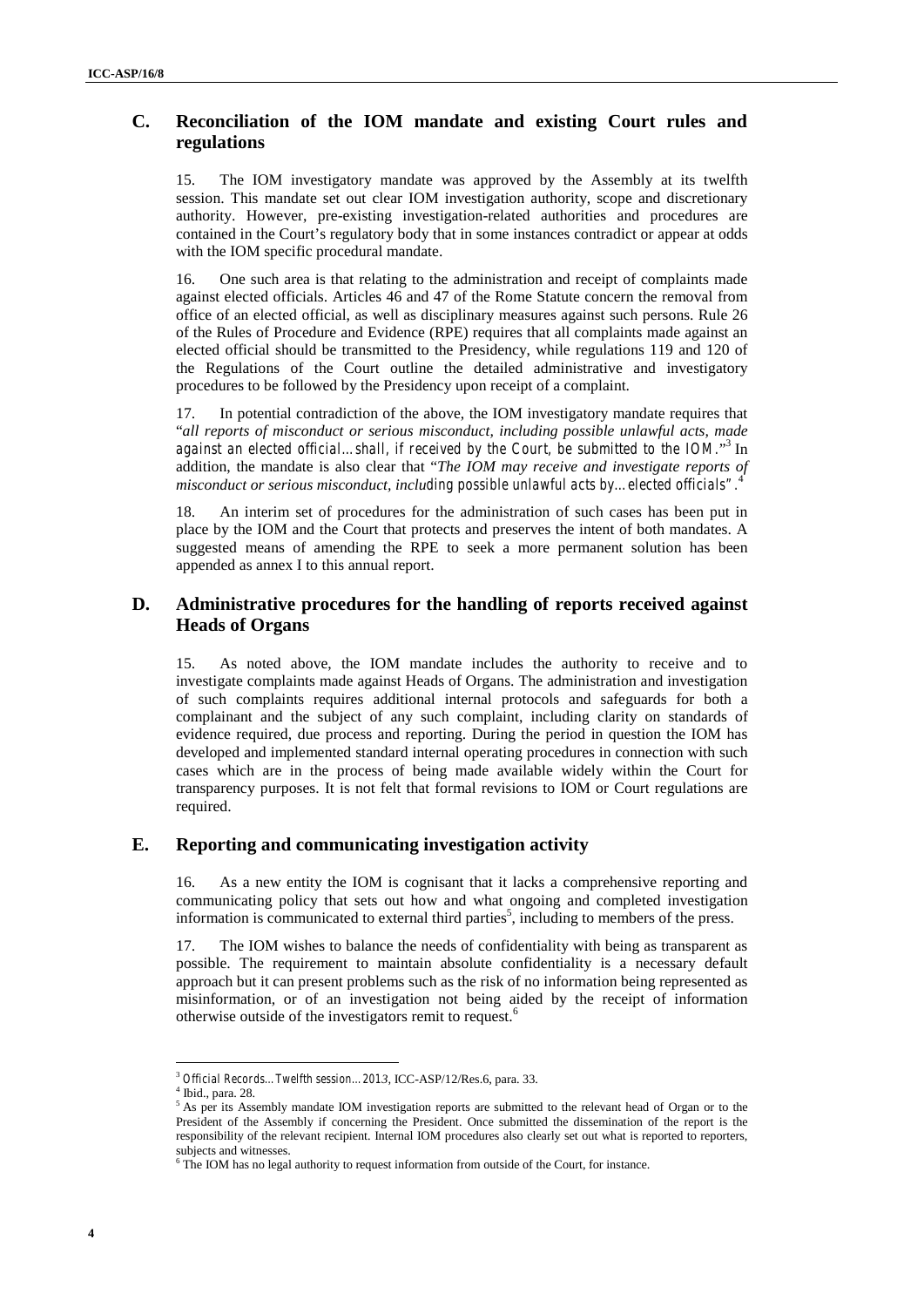18. In addition, given its size and budget the IOM must necessarily rely on guidance and cooperation with the Court concerning communications activities, including responding to requests for information during ongoing investigation activities. Whilst the IOM is grateful for this assistance, there are instances where this could present a potential conflict of interests to both parties.

19. The IOM would therefore like to have in place an agreed communications policy that sets out what investigation information can be made public and when, and how this can be achieved. This should include whether formal notice of investigation activity<sup>7</sup> and of investigation closure activity is made publicly available. A formal paper setting out a suggested strategy will be presented to the Bureau for guidance and approval, with any required reporting changes to the IOM mandate being incorporated into the review of the IOM proposed for Assembly consideration at its seventeenth session.

### **IV. Inspection and evaluation activities requested by the Bureau**

20. An inspection is a special, unscheduled, on-the-spot verification made of an activity directed towards the resolution of problems which may or may not have been previously identified. <sup>8</sup> An evaluation is a rigorous, systematic and objective assessment of the relevance, appropriateness, effectiveness, efficiency, impact and sustainability of a project or programme, based upon agreed criteria and benchmarks.

21. The IOM is mandated to undertake both inspections and evaluations of any premises or process at the direct request of the Bureau. No formal requests to the IOM to undertake evaluation activities were received from the Assembly or from the Bureau during the period in question.

22. As previously noted, the IOM does not have an explicit mandate to identify, plan or initiate inspection and evaluation activity of its own accord, nor does the Mechanism have a formal avenue through which the Head of the IOM can communicate what he considers to be areas of potential concern that in his opinion merit inspection and evaluation activity by the IOM.

23. At present where the IOM becomes cognisant of areas that in its opinion merit inspection and evaluation activity, this information is fed into the Court's audit and risk management processes through ad hoc means, as the IOM is independent of the Court's administrative functions.

24. An interim procedure whereby the Head of the IOM notifies the Bureau through its President of areas of concern that the IOM feels should be considered by the Bureau (or possibly the Committee on Budget and Finance, if relevant) for inspection or evaluation work has been developed and will be presented to the Bureau for consideration during the last quarter of 2017. A review of this process will also be incorporated into the review of the IOM proposed for Assembly consideration at its seventeenth session.

### **V. Internal inspection and evaluation exercises undertaken by the Court**

25. Where its resources allow, the IOM is also mandated to conduct inspection and evaluation work at the request of a Head of Organ and to provide coordination, technical guidance, and/or assistance to other internal evaluation activities. In all such cases, the final oversight report is addressed to and owned by the relevant Head of Organ. Assembly resolution ICC-ASP/12/Res.6 requires that the IOM provide the Assembly with high level summary information concerning such internal inspection and evaluation activity.<sup>9</sup>

26. Table 2 below outlines inspection and evaluation work undertaken by the IOM at the request of a Head of Organ during the period in question.

 $7$  With appropriate redactions and a distinction between investigations of persons and of processes.

 $8 \text{ICC-ASP/12/Res.6}$ , annex, section B.<br>9 Ibid.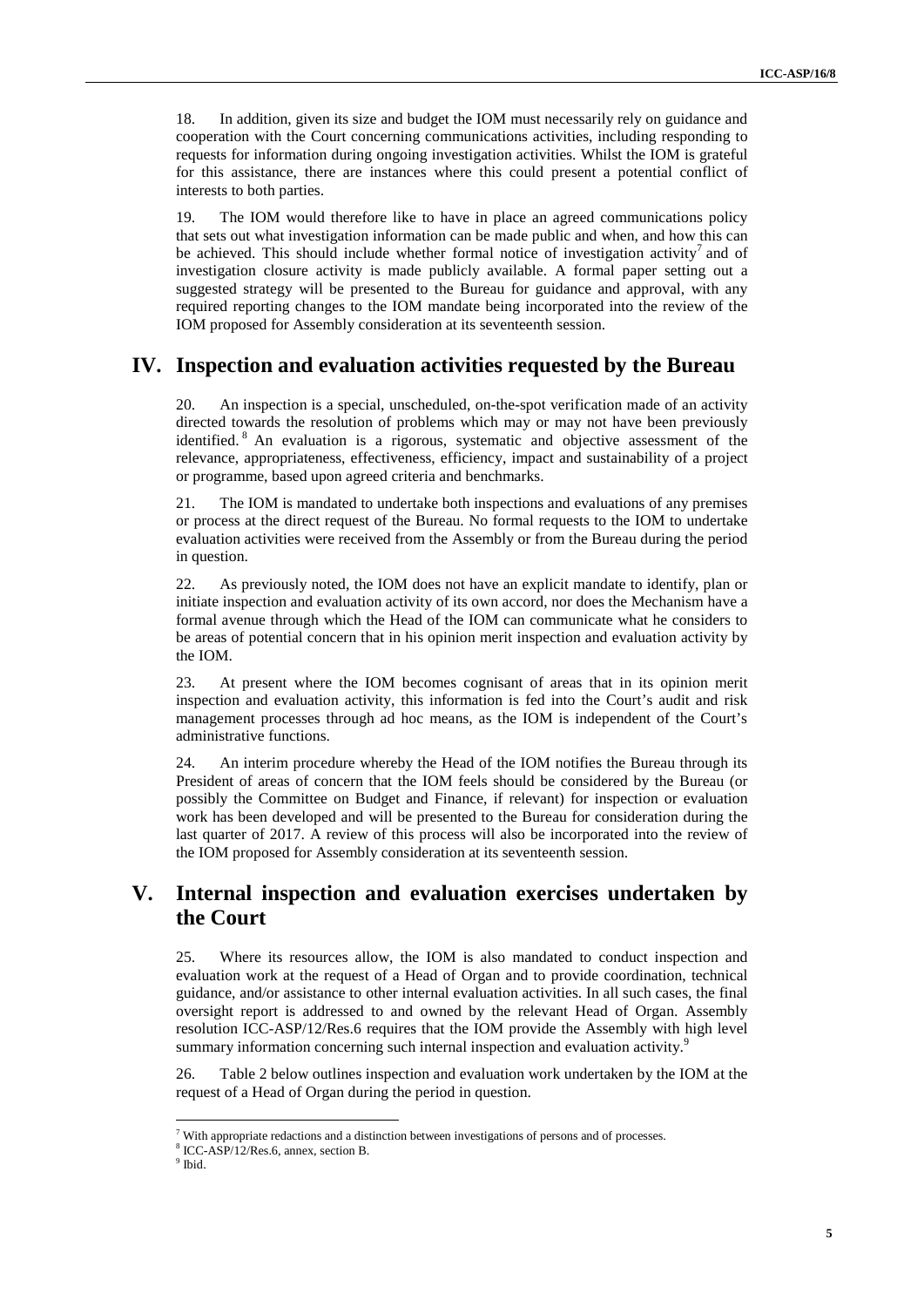| Organ    | Subject matter                                                                                                                                                                                                                                                                                                                                                                                                                                                                                                                                                                                                                                                                                                                                                       | <b>Status</b> |
|----------|----------------------------------------------------------------------------------------------------------------------------------------------------------------------------------------------------------------------------------------------------------------------------------------------------------------------------------------------------------------------------------------------------------------------------------------------------------------------------------------------------------------------------------------------------------------------------------------------------------------------------------------------------------------------------------------------------------------------------------------------------------------------|---------------|
| Registry | Inspection of administrative arrangements at Bangui Field Office                                                                                                                                                                                                                                                                                                                                                                                                                                                                                                                                                                                                                                                                                                     | Completed     |
| Registry | Inspection of administrative arrangements at Abidjan Field Office                                                                                                                                                                                                                                                                                                                                                                                                                                                                                                                                                                                                                                                                                                    | Completed     |
| Registry | Inspection of administrative arrangements at Kinshasa Field Office                                                                                                                                                                                                                                                                                                                                                                                                                                                                                                                                                                                                                                                                                                   | Completed     |
| Registry | Inspection of administrative arrangements at Bunia Field Office                                                                                                                                                                                                                                                                                                                                                                                                                                                                                                                                                                                                                                                                                                      | Completed     |
| Registry | Inspection of administrative arrangements at Nairobi Field Office                                                                                                                                                                                                                                                                                                                                                                                                                                                                                                                                                                                                                                                                                                    | Completed     |
| Registry | Inspection of administrative arrangements at Mali Field Office                                                                                                                                                                                                                                                                                                                                                                                                                                                                                                                                                                                                                                                                                                       | Completed     |
| Registry | Inspection of administrative arrangements at Kampala Field Office                                                                                                                                                                                                                                                                                                                                                                                                                                                                                                                                                                                                                                                                                                    | Completed     |
| Registry | Follow-up evaluation review from a risk perspective of the "assessment of<br>the ICC's Legal Aid System" report                                                                                                                                                                                                                                                                                                                                                                                                                                                                                                                                                                                                                                                      | Completed     |
| Registry | Operational Evaluation of Courtroom Audio Visual Equipment Practices and<br>Procedures                                                                                                                                                                                                                                                                                                                                                                                                                                                                                                                                                                                                                                                                               | Underway      |
| 28.      | Whilst always having due regard to its operational independence, the IOM is also<br>committed to fulfilling its responsibility to support the objectives of the Court. In this<br>regard and in compliance with the request of the Committee on Budget and Finance that all<br>elements of the Court should explore synergies to improve overall court-wide economy, the<br>IOM has also undertaken other activities where compatible with its mandate and its skillsets<br>and not adjudged to create a potential conflict of interests. These activities have included<br>assisting in the development of the Court's ethics and values strategy, the conducting of<br>induction training on ethics and values to new Court staff, the provision of interpretation |               |
|          | and translation assistance with a case-related language, and assistance with relevant Court<br>administrative panels and recruitment exercises.                                                                                                                                                                                                                                                                                                                                                                                                                                                                                                                                                                                                                      |               |
|          | <b>VII. IOM activity breakdown</b>                                                                                                                                                                                                                                                                                                                                                                                                                                                                                                                                                                                                                                                                                                                                   |               |
| 29.      | The following diagram shows a breakdown of IOM staff time by activity during the<br>period in question. Direct administration includes planning, communications, developing<br>standards and guidance notes, and reporting. Indirect administration includes leave, closure<br>days, recruitment and budget work, and office administration.                                                                                                                                                                                                                                                                                                                                                                                                                         |               |
|          |                                                                                                                                                                                                                                                                                                                                                                                                                                                                                                                                                                                                                                                                                                                                                                      |               |
|          |                                                                                                                                                                                                                                                                                                                                                                                                                                                                                                                                                                                                                                                                                                                                                                      |               |
|          |                                                                                                                                                                                                                                                                                                                                                                                                                                                                                                                                                                                                                                                                                                                                                                      |               |
|          |                                                                                                                                                                                                                                                                                                                                                                                                                                                                                                                                                                                                                                                                                                                                                                      |               |
|          |                                                                                                                                                                                                                                                                                                                                                                                                                                                                                                                                                                                                                                                                                                                                                                      |               |
|          |                                                                                                                                                                                                                                                                                                                                                                                                                                                                                                                                                                                                                                                                                                                                                                      |               |
|          |                                                                                                                                                                                                                                                                                                                                                                                                                                                                                                                                                                                                                                                                                                                                                                      |               |

**Table 2: IOM inspection and evaluation activity at the request of Heads of Organs -** <sup>6</sup> **Oct 2016 to Sept 2017**

### **VI. Additional activities undertaken**

### **VII. IOM activity breakdown**

<sup>10</sup> *Official Records* … *Twelfth session … 2013*, ICC-ASP/12/Res.6, section B.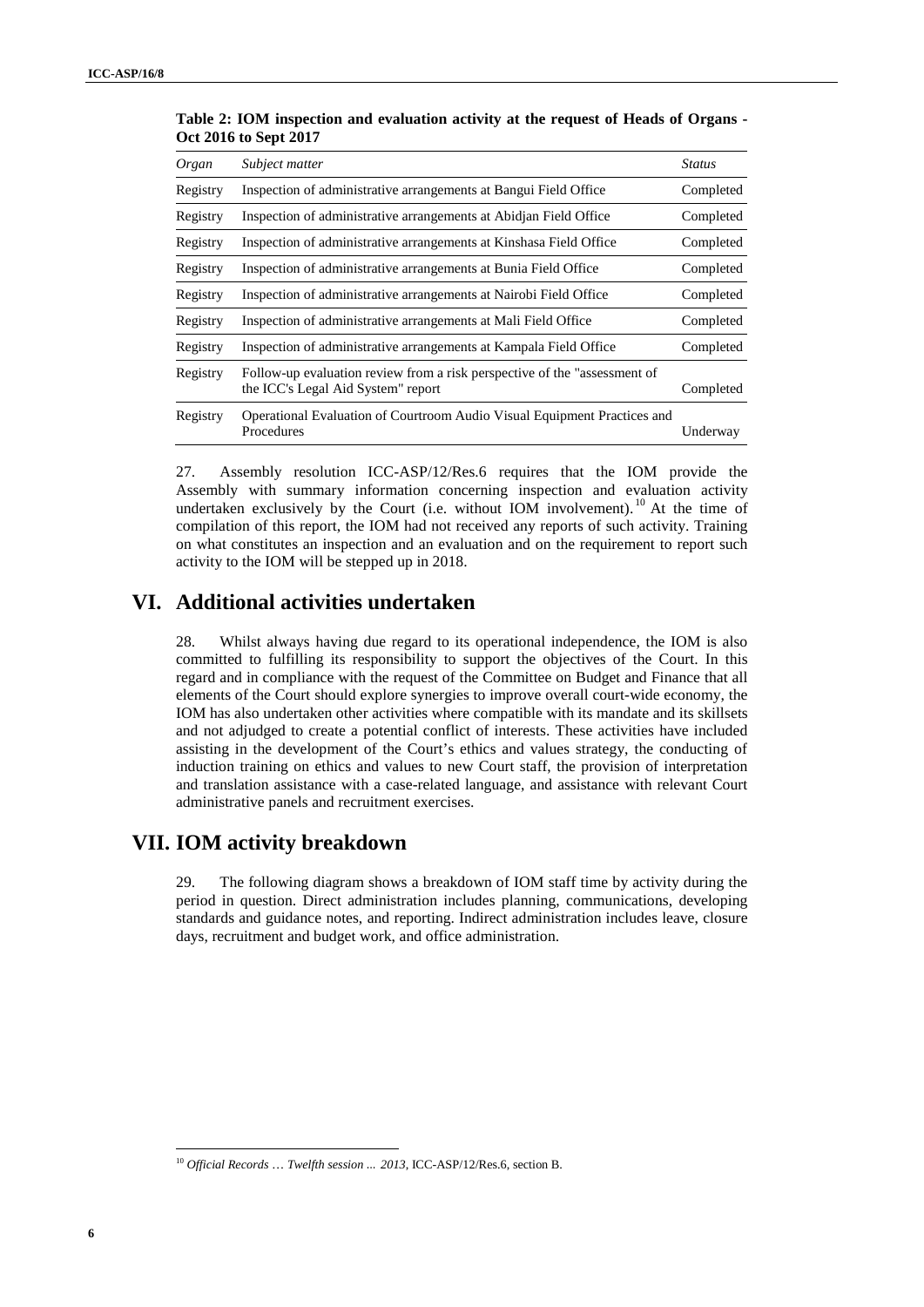

**Diagram 1: IOM staff time breakdown by activity - October 2016 to September 2017**

30. The percentage of total staff time spent on indirect administration represents no change from the prior year. However, included in the 2017 figure is a considerable amount of recruitment work, which it is hoped will be available for direct oversight work in 2018.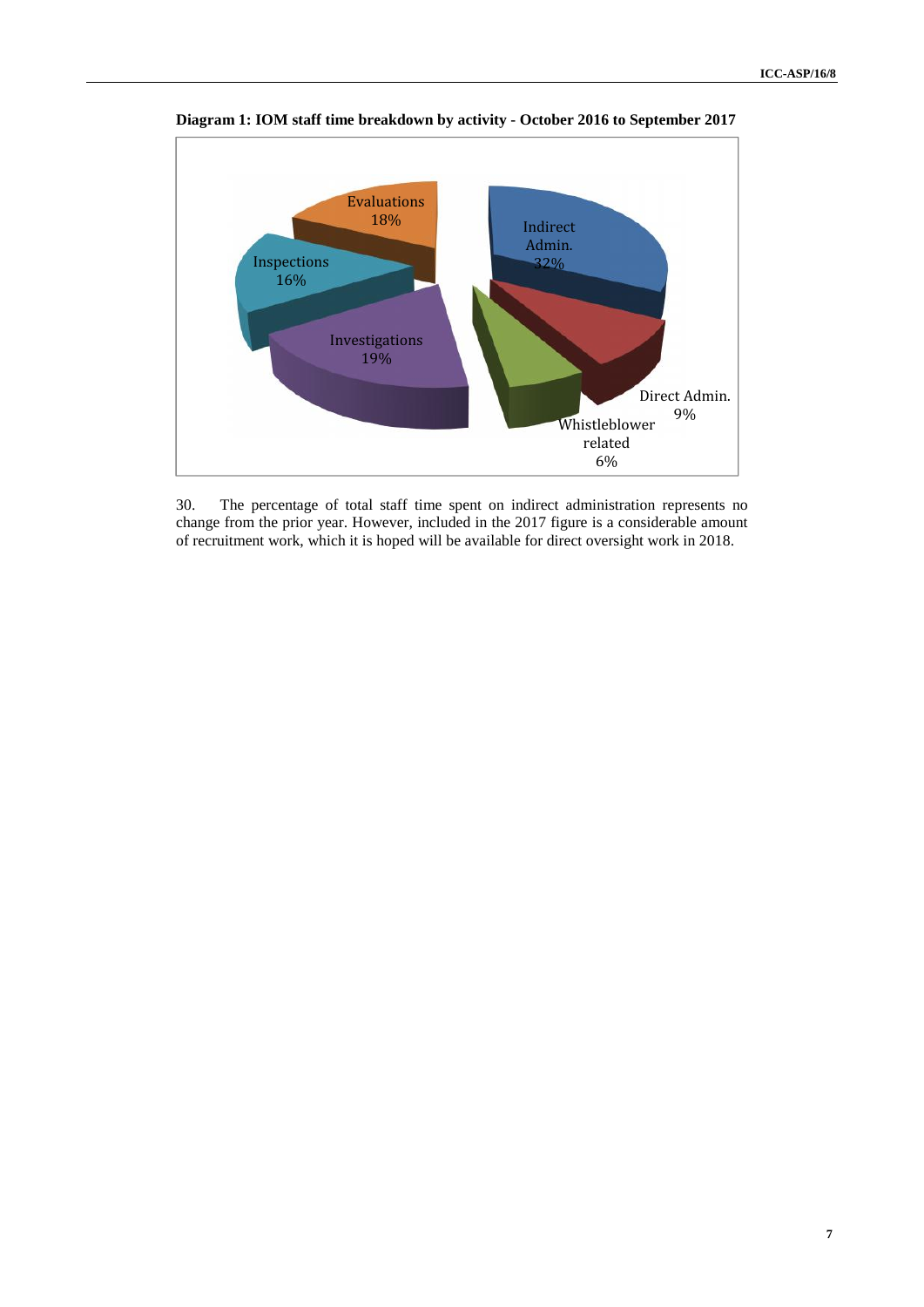### **Annex I**

# **Proposed amendments to rule 26 of the Rules of Procedure and Evidence**

### **A. Introduction**

1. The IOM investigatory mandate was approved by the Assembly at its twelfth session.<sup>1</sup> The IOM mandate with regard to the receipt and investigation of claims of misconduct against judges, the Prosecutor, a Deputy Prosecutor, the Registrar and a Deputy Registrar ("elected officials") does not fully accord with the procedures set out at rule 26 of the Rules of Procedure and Evidence (RPE) of the Court.

2. An interim set of procedures for the administration of such cases has been temporarily put in place by the IOM; however, it is necessary to seek a more permanent solution by aligning the RPE with the IOM's mandate.

3. To this end, this paper sets out a proposed revision to rule 26. The suggested revision has been prepared by the IOM itself, in view of its expertise on in its own mandate and has been prepared by the IOM with the aim of minimising changes to the existing procedure in rule 26 to the extent that this is possible and practicable. If agreed by the Bureau, the IOM is recommending that the amendment copied as an appendix to this paper be submitted to the Assembly for consideration at its sixteenth session.

#### **B. The IOM mandate**

4. As noted below, the IOM mandate allows it to receive and investigate claims of misconduct made against elected officials, including judges. Furthermore, the Assembly resolution requires that all complaints made against elected officials should be passed to the IOM for consideration, and that the IOM has discretionary authority over whether or not to pursue such claims to investigation:

"The IOM may receive and investigate reports of misconduct or serious misconduct, including possible unlawful acts by a judge, the Prosecutor, a Deputy Prosecutor, the Registrar and the Deputy Registrar (hereinafter "elected officials"),…". (ICC-ASP/12/Res.6, paragraph 28).

"All reports of misconduct or serious misconduct, including possible unlawful acts, made against an elected official…shall, if received by the Court, be submitted to the IOM." (ICC-ASP/12/Res.6, paragraph 33).

"The IOM shall duly consider all reported misconduct claims submitted to it, however, the Mechanism retains discretionary authority to decide which matters to investigate. Those matters which the IOM does not intend to investigate will be referred to the relevant entity for their appropriate action." (ICC-ASP/12/Res.6, footnote 8).

### **C. Rule 26**

**Annex I**<br> **Bronzood amendments to rule 26 of the Rules of Procedure<br>
and Nividence<br>
<b>8** ICC-Associates consider the strength of the Rules in the stability<br>
ICC-ASP/10 in the stability of the stability of the stability of 5. Articles 46 and 47 of the Rome Statute concern the removal from office of a judge, the Prosecutor, a Deputy Prosecutor, the Registrar or the Deputy Registrar, as well as disciplinary measures against such persons. Rules 24 and 25 of the RPE provide a definition of serious misconduct and misconduct for the purposes of articles 46 and 47. Rule 26 of the RPE requires that all complaints made against an elected official should be passed to the Presidency. Regulations 119 and 120 of the Regulations of the Court outline the detailed procedures to be followed by the Presidency upon receipt of a complaint.

<sup>1</sup> *Official Records* … *Twelfth session … 2013* (ICC-ASP/12/20), vol. I, part III, resolution ICC-ASP/12/Res.6.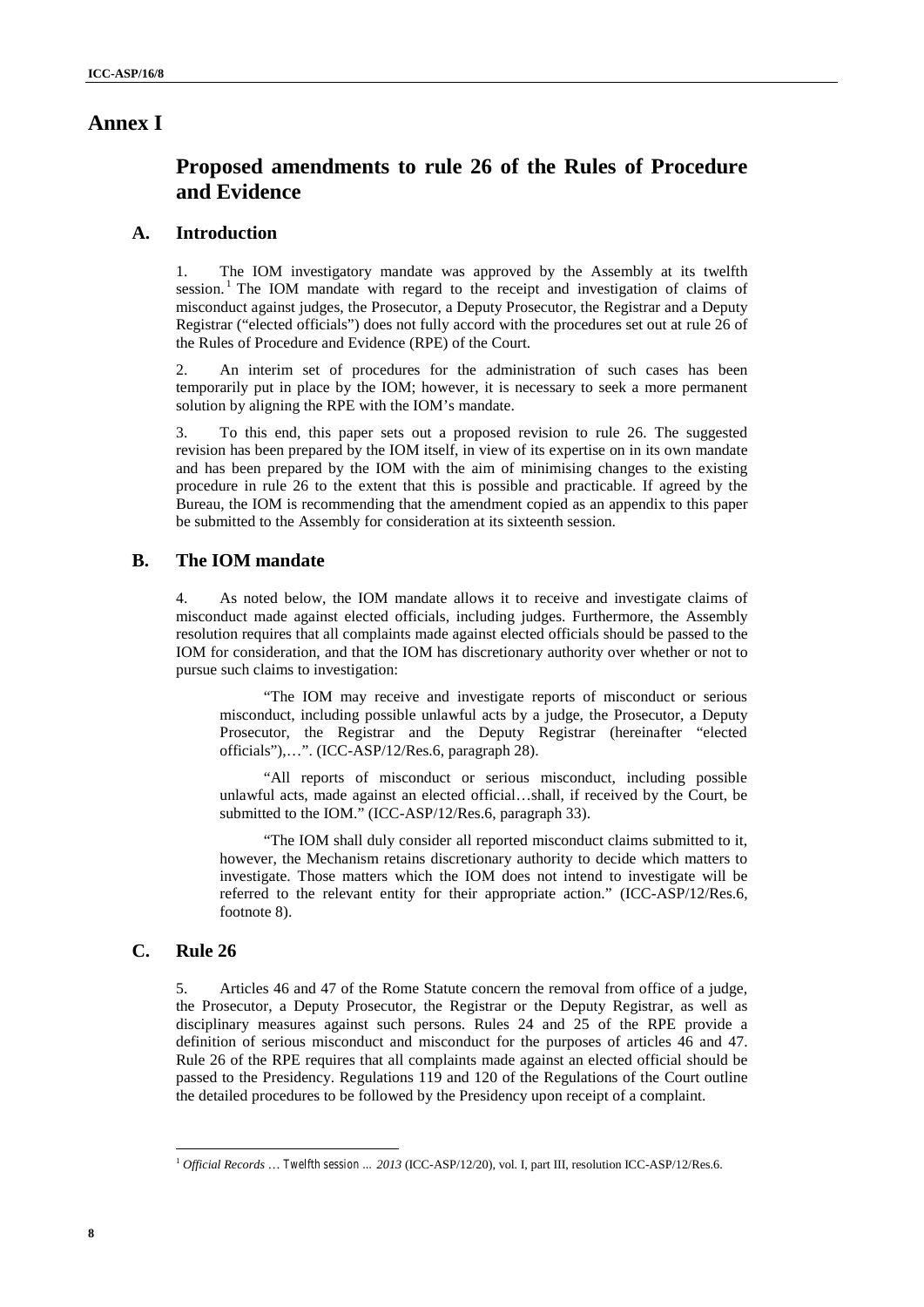#### 6. Rule 26 currently states that:

"For the purposes of article 46…and article 47, any complaint concerning any conduct defined under rules 24 and 25 shall include the grounds on which it is based, the identity of the complainant and, if available, any relevant evidence. The complaint shall remain confidential." (Rule 26.1, RPE).

"All complaints shall be transmitted to the Presidency, which may also initiate proceedings on its own motion, and which shall, pursuant to the Regulations, set aside anonymous or manifestly unfounded complaints and transmit the other complaints to the competent organ. The presidency shall be assisted in this task by one or more judges, appointed on the basis of automatic rotation, in accordance with the Regulations." (Rule 26.2, RPE).

### **D. Proposed revision to rule 26**

7. It is proposed that rule 26 be amended to make it clear that all reports of misconduct against elected officials should be sent in the first instance to the IOM, copied to the Presidency. Under the revised wording it would be the IOM that would first undertake a preliminary review of such complaints in order to determine whether a complaint should be pursued to investigation. The IOM would, consistent with its discretionary authority, be permitted to set aside complaints which are anonymous or clearly vexatious. For all complaints not so set aside, it would be the IOM who would then undertake an investigation.

8. The results of an IOM investigation would then be passed to the Presidency, which would retain the decision-making authority concerning whether to set aside an allegation as manifestly unfounded or to pass it on to the competent decision-making organ for consideration (as specified in rules 29-30 of the RPE). In taking such a decision the Presidency would continue to obtain a recommendation from one or more judges based upon their review of the IOM investigation report.

9. The proposed revised rule 26 wording, shown in track changes format alongside the existing wording, is shown as an appendix to this briefing paper. If approved by the Assembly, further subsequent minor amendments to Regulations 119 and 120 of the Court (to be approved by the judges, pursuant to article 52 of the Rome Statute) would then be required.

10. The proposed revision clarifies the fact that all reports of misconduct should be submitted to the IOM for initial review and investigation prior to the submission of an investigation report to the Presidency. After receiving the report of the IOM, the Presidency maintains the responsibility to set aside complaints as manifestly unfounded or forward them to the competent decision-making organ, with the assistance of one or more judges, as currently occurs. The responsibility to set aside anonymous complaints has been transferred from the Presidency to the IOM, for the sake of expediency. To this same end, an additional power for the IOM to set aside complaints which are clearly vexatious has also been introduced

11. The proposed revision allows for a single transparent and consistent reporting, receipt of allegations, and investigation procedure for all categories of Court personnel, including elected officials.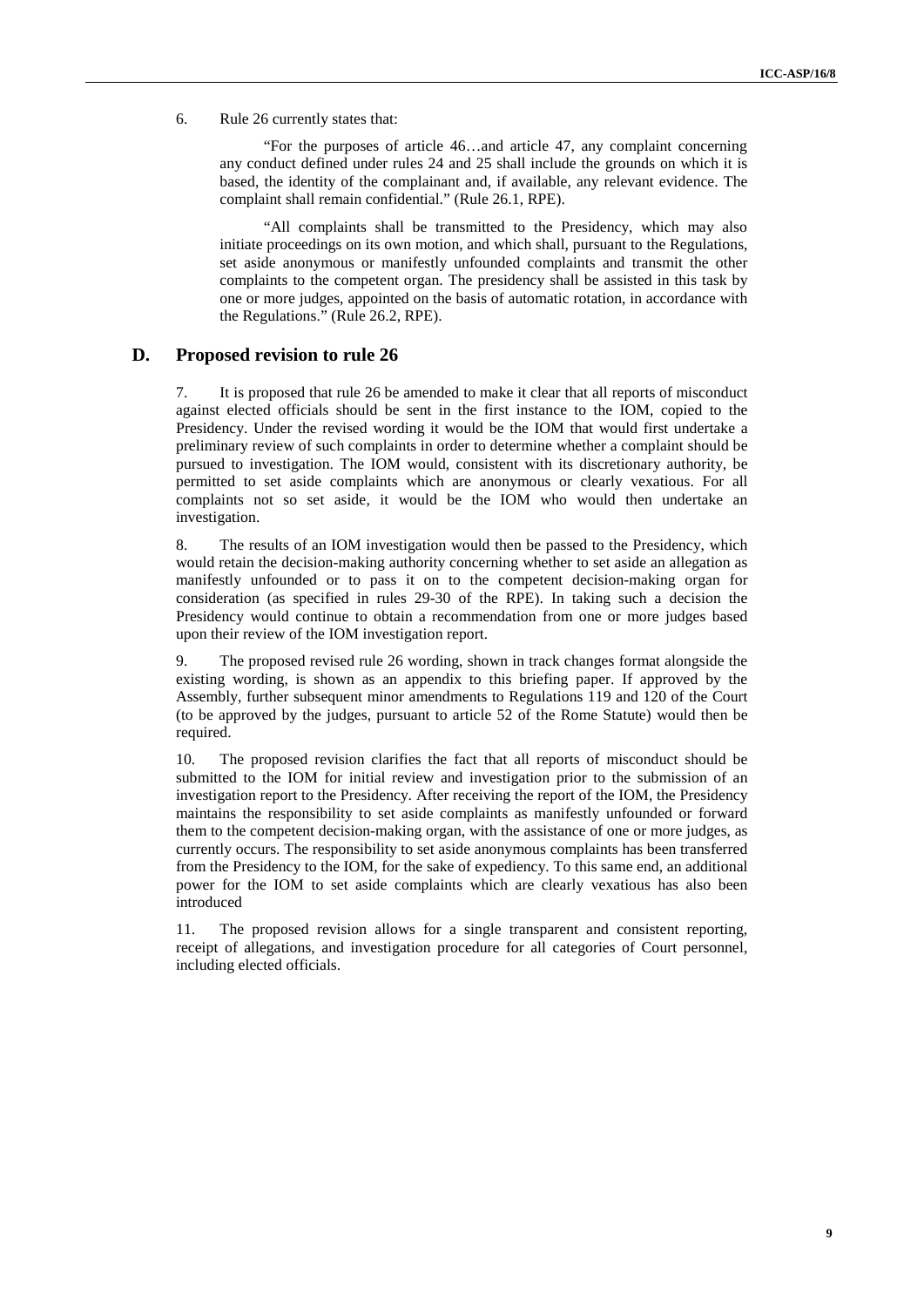# **Appendix**

# **Proposed revised rule 26**

### **Rule 26 Receipt and admissibility of complaints**

1. For the purposes of article 46, paragraph 1, and article 47, any complaint concerning any conduct defined under rules 24 and 25 shall include the grounds on which it is based, the identity of the complainant and, if available, any relevant evidence. The complaint shall remain confidential.

2. All complaints shall be sent to the Independent Oversight mechanism, with a copy to the Presidency.

3. The Independent Oversight Mechanism shall set aside complaints which are anonymous or clearly vexatious. The Independent Oversight Mechanism shall investigate all complaints not so set aside. A report of each such investigation, together with all evidence located in the course thereof, shall be transmitted to the Presidency.

**Appendix**<br> **Proposed revised rule 26<br>
Nacions and admissionity of complates<br>
Receipt and admissionity of complates<br>
<b>1.** Consignment can be studied to particular the system of the system of the system control of the sign 4. Upon receipt of an investigation report referred to in sub-rule (3), the Presidency shall, in accordance with the Regulations, appoint one or more judges, on the basis of automatic rotation, to consider the investigation report referred to in sub-rule (3) and transmit to the Presidency a recommendation as to whether the complaint should be set aside as manifestly unfounded.

5. The Presidency shall then determine whether to set aside the complaint as manifestly unfounded. All complaints not so set aside shall be transmitted by the Presidency to the competent organ, as set out in article 46, paragraphs 2 and 3 and rules 29 and 30.